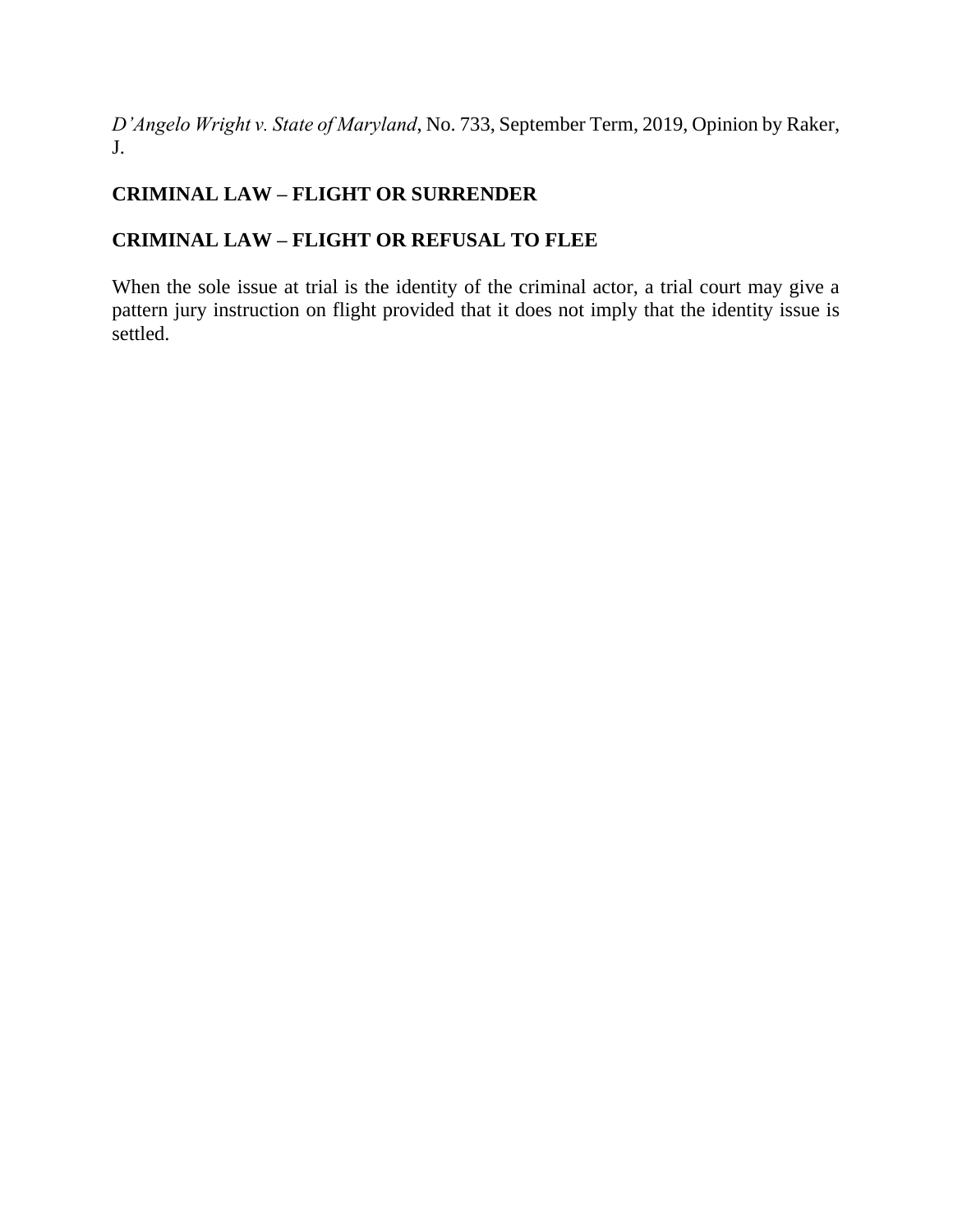Circuit Court for Baltimore City Case No. 117144002

### REPORTED

## IN THE COURT OF SPECIAL APPEALS

## OF MARYLAND

No. 733

September Term, 2019 \_\_\_\_\_\_\_\_\_\_\_\_\_\_\_\_\_\_\_\_\_\_\_\_\_\_\_\_\_\_\_\_\_\_\_\_\_\_

#### D'ANGELO WRIGHT

v.

## STATE OF MARYLAND \_\_\_\_\_\_\_\_\_\_\_\_\_\_\_\_\_\_\_\_\_\_\_\_\_\_\_\_\_\_\_\_\_\_\_\_\_\_

Kehoe, Beachley, Raker, Irma S. (Senior Judge, Specially Assigned),

JJ. \_\_\_\_\_\_\_\_\_\_\_\_\_\_\_\_\_\_\_\_\_\_\_\_\_\_\_\_\_\_\_\_\_\_\_\_\_\_

Opinion by Raker, J. \_\_\_\_\_\_\_\_\_\_\_\_\_\_\_\_\_\_\_\_\_\_\_\_\_\_\_\_\_\_\_\_\_\_\_\_\_\_

Filed: July 31, 2020

Pursuant to Maryland Uniform Electronic Legal Materials Act (§§ 10-1601 et seq. of the State Government Article) this document is authentic.



Suzanne Johnson 2020-12-21 15:53-05:00

Suzanne C. Johnson, Clerk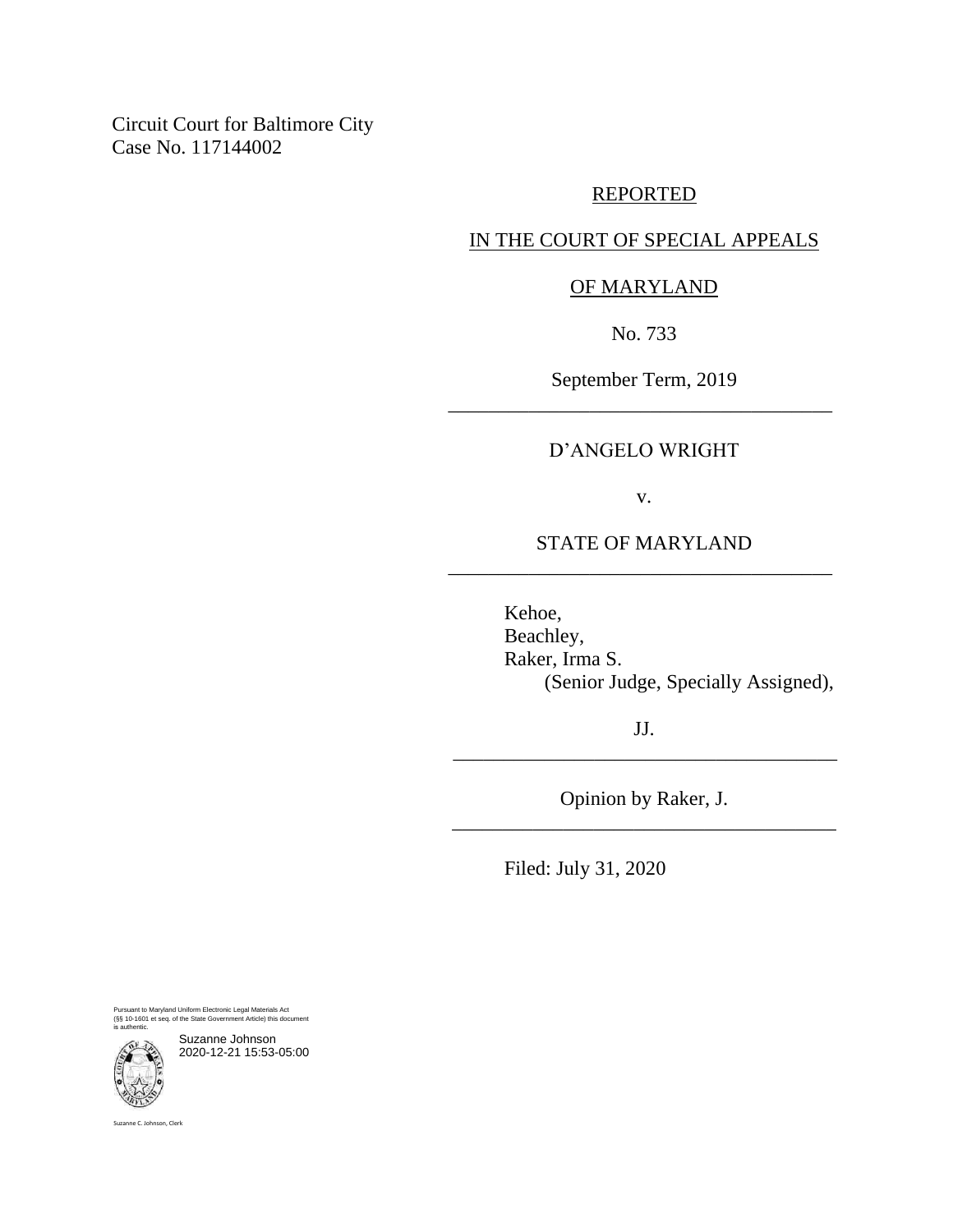Appellant D'Angelo Wright was convicted in the Circuit Court for Baltimore City

of attempted first-degree murder, use of a firearm in a crime of violence, and wear, carry,

and transport of a handgun. Appellant presents the following questions for our review:

"1. Did the trial court abuse its discretion by allowing Detective Greenfield to identify Mr. Wright in photographs and surveillance footage even though he was not substantially familiar with Mr. Wright?

2. Did the trial court err in giving a flight instruction where the sole contested issue was the identity of the person who committed the crime and fled the scene?

3. Did the trial court commit plain error by allowing the prosecutor to improperly argue highly prejudicial facts that were not in evidence during closing argument?"

Finding no error, we shall affirm.

### I.

Appellant was indicted by the Grand Jury for Baltimore City for attempted firstdegree murder, attempted second-degree murder, first-degree assault, second-degree assault, reckless endangerment, use of a firearm in a crime of violence, wear, carry, and transport of a handgun, and discharge of a firearm within city limits. A jury convicted him of attempted first-degree murder, use of a firearm in a crime of violence, and wear, carry, and transport of a handgun. The court sentenced him to a term of incarceration of forty years, suspended all but twenty-five years, and three years probation for attempted first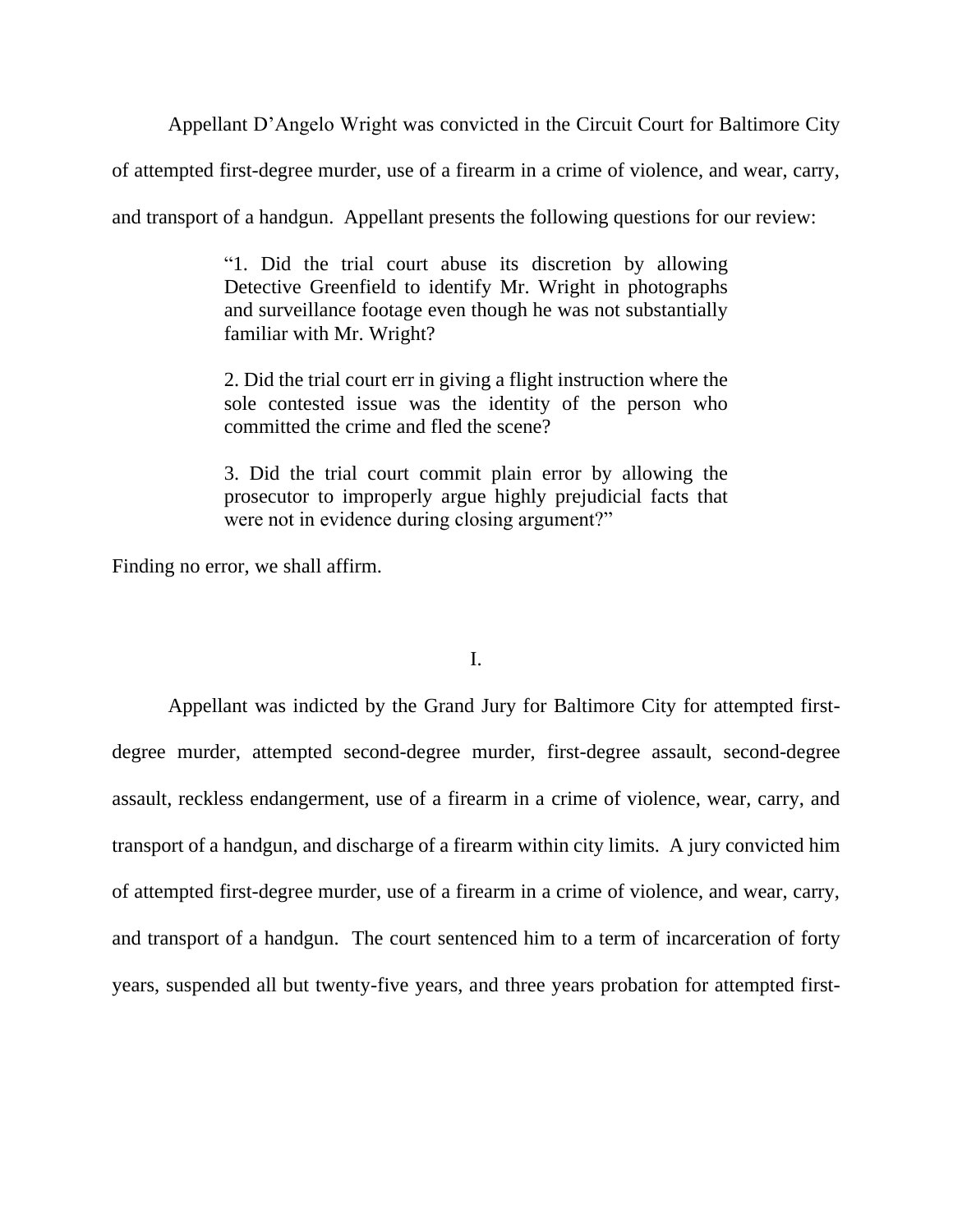degree murder and a consecutive term of fifteen years, the first five years without parole, for use of a firearm in a crime of violence. 1

The following facts were presented at trial. On April 11, 2017, Eric Tate, III was playing a game of dice with some people. The surveillance video from a nearby Dollar Shop showed an altercation between Mr. Tate and a man in a red hat, whom he claimed was appellant, over a dispute about the game. The man lost his hat during the altercation and ran away. The video showed two men approach Mr. Tate, one of whom shot him. Mr. Tate testified initially that he did not know the identity of the assailant because he was shot from behind, but later testified that it was appellant. The video showed the assailant flee after the shooting. Police did not recover a weapon, gun residue, or fingerprints from the scene.

Prior to trial, defense counsel moved *in limine* to exclude the testimony of Detective Eric Greenfield. Detective Greenfield had identified appellant as the suspect in the shooting after recognizing appellant's face in the still images attached to an "attempt to identify" (BOLO) email circulated by Detective Andre Parker. The State wanted Detective Greenfield to testify because of concerns with Mr. Tate's credibility.<sup>2</sup> Defense counsel argued that Detective Greenfield was not a witness to the crime and was not familiar enough with appellant to identify him.

 $1$  For sentencing purposes, the court merged the conviction for wear, carry, and transport of a handgun with the conviction for use of a firearm in a crime of violence.

 $2$  The court found that Mr. Tate was feigning memory loss for certain details surrounding the shooting. Based on this finding, the court allowed the State to play Detective Parker's videotaped interview with Mr. Tate.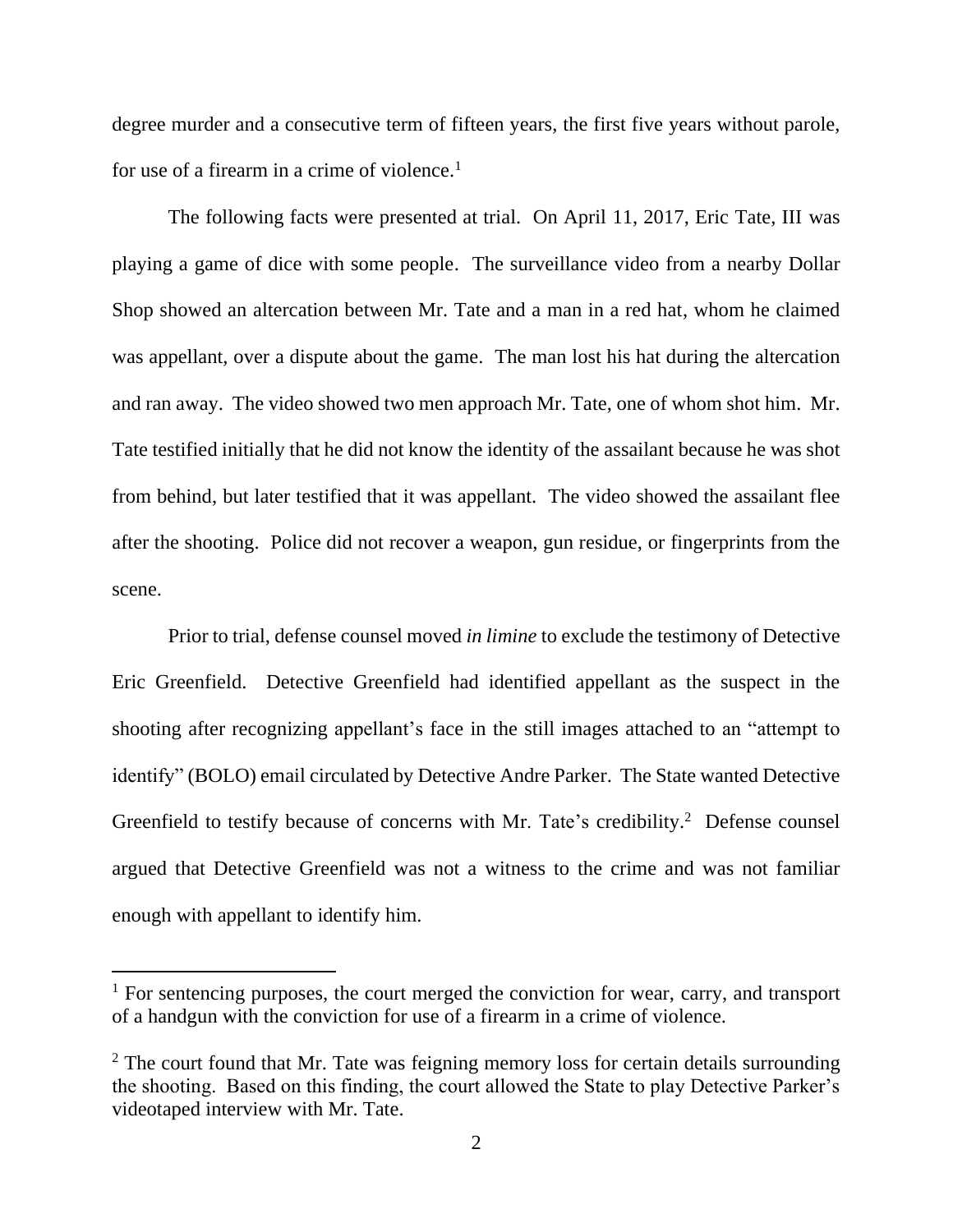In response, the State noted that Detective Greenfield worked as an intelligence officer in the Office of the Chief Patrol for almost two years and tracked gang activity in appellant's neighborhood. He knew appellant from social media posts, including photos, that he tracked as part of his job and from two in-person interactions with appellant lasting "anywhere from 30 seconds to 5 minutes" in the first half of 2016. The State argued that Detective Greenfield was sufficiently familiar with appellant's appearance to offer his identification as a lay witness and that it was up to the jury to decide what weight to give to the identification. The court denied appellant's motion *in limine*, explaining as follows:

> "The Court is satisfied that Mr. Greenfield's knowledge of [appellant] is not just based on one interaction but in fact he does have the kind of knowledge that [Md.] Rule 5-701 was created for.

> In *Moreland v. State*[, 207 Md. App. 563, 53 A.3d 449 (2012)], the Court of Special Appeals indicates that . . . Rule 5-701 . . . allow[s] lay witnesses to testify to things such as the appearance of persons or things, identity, the manner of conduct, competency of a person, degrees of light or darkness, sound, size, weight, distance, and an endless number of terms that can not be described factually in words apart from other inferences. That's precisely what Mr. Greenfield is able to assist the jury with.

> . . . *[W]hat the Court will allow . . . Mr. Greenfield to testify to is that [appellant] is the person in the video. . . . He won't be able to say that[] [appellant is] the person that did the shooting but he can say that's the person on the video.*"

During Detective Greenfield's testimony at trial, the State sought to admit a still

photo of a man in a red hat, which was taken from the surveillance video footage of a

restaurant near the Dollar Shop about one hour before the shooting and used in the BOLO

poster that Detective Greenfield responded to. Defense counsel objected as follows: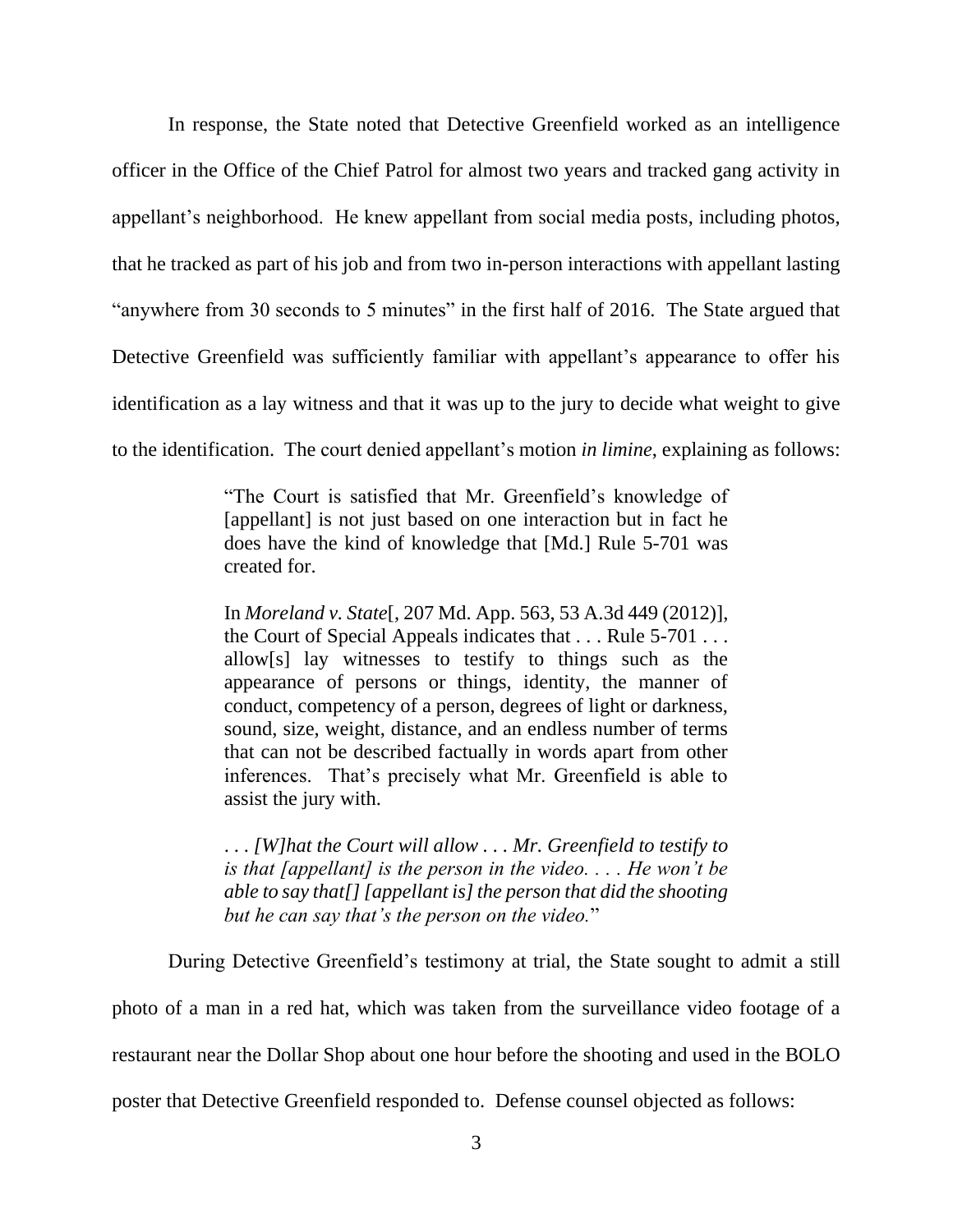"[THE STATE]: I'm going to show you what's been marked as State's Exhibit No. 22.

\*\*\*

Take a moment and review that. Are you familiar with what's been marked as State's Exhibit No. 22?

[DETECTIVE GREENFIELD]: Yes, ma'am.

[THE STATE]: And what is that?

[DEFENSE COUNSEL]: Your Honor, we would object to this. I'm just asking the Court to note our prior objection in the motions hearing in regards to this issue. Just put it in there for the record."

A bench conference ensued as follows:

"THE COURT: What is it? I don't know what she's showing him?

[DEFENSE COUNSEL]: The still photograph that was presented at the motions hearing.

THE COURT: . . . All right, your objection is noted for the record."

The court admitted the photo into evidence, and defense counsel did not object to Detective

Greenfield's testimony that the man in the photo was appellant.

The State subsequently sought to admit the surveillance video as a separate exhibit,

and defense counsel objected as follows:

"[THE STATE]: Your Honor, at this time the State would submit into evidence State's Exhibit 23, a certified copy of the surveillance video footage from [the restaurant].

THE COURT: Any objection?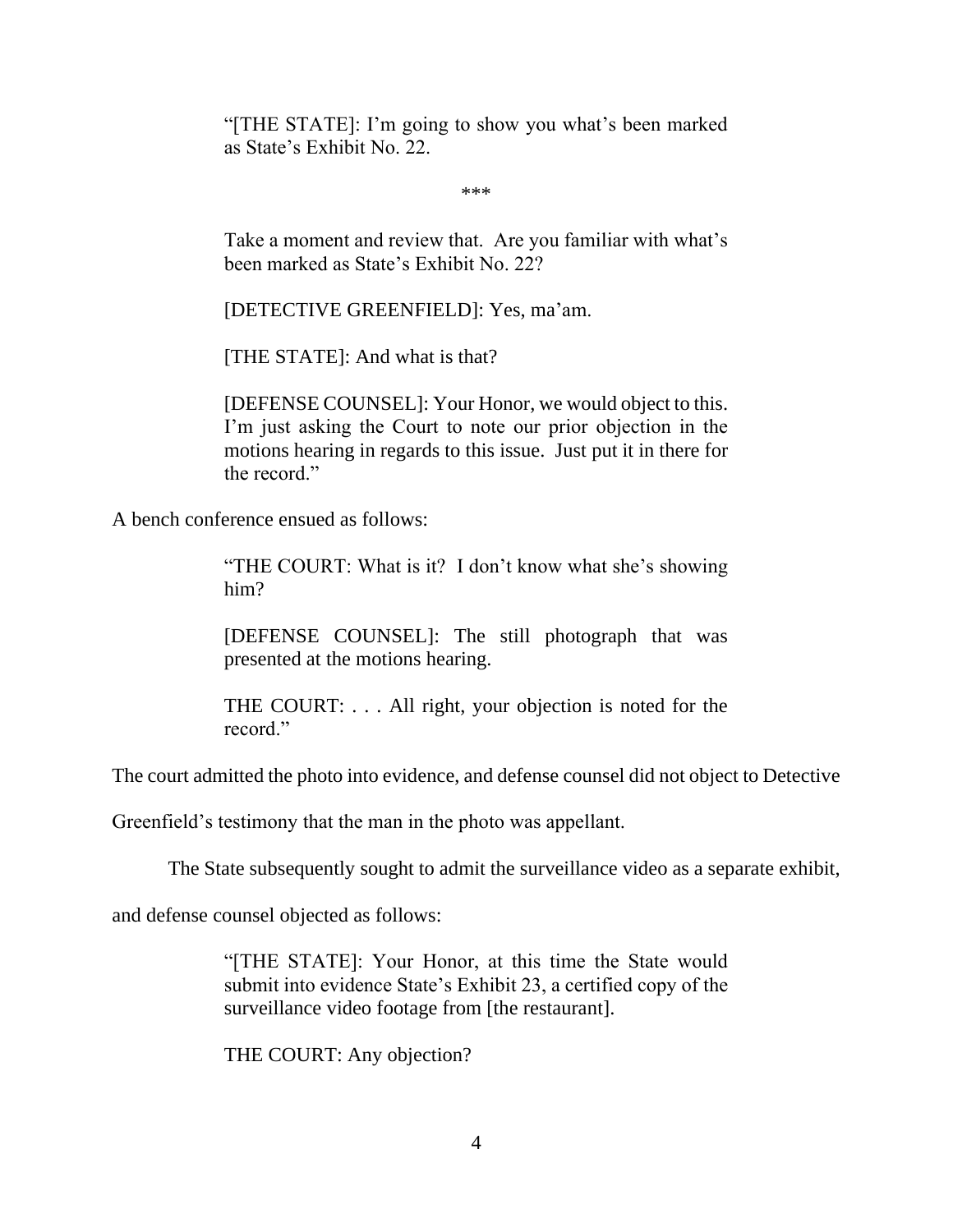[DEFENSE COUNSEL]: Just the objection from before. But other than that, no objection."

The court noted the objection and admitted the video. After the jury saw the video, Detective Greenfield identified the man in the red hat in the video as appellant and testified that he was "certain." He also testified that at the time of his pre-trial identification of appellant based on the BOLO poster, he was ninety-nine percent certain. Defense counsel did not object to any part of Detective Greenfield's testimony.<sup>3</sup>

During a discussion on jury instructions, defense counsel objected to the State's proposed instruction on flight of a defendant on the grounds that it implied improperly that *appellant* was the person who ran from the scene. The court denied the objection, ruling as follows:

> "The Court believes that there was sufficient evidence generated by the State and should the jury believe the testimony of the detective who identified [appellant] as the person whom he viewed in the Facebook post and . . . in the video and should the jury believe the testimony of Mr. Tate, who also identified [appellant] as the person that shot him, that there is enough evidence with respect to both of those witnesses' testimony for the jury to believe [appellant] is the person in the video who was running from the scene next."

Using the Maryland Pattern Criminal Jury Instruction ("MPJI-Cr") 3:24, the court instructed the jury on flight of a defendant as follows:

> "Flight or concealment of *a defendant*. *A person's* flight immediately after the commission of a crime or after being accused of committing a crime is not enough by itself to establish guilt, but it is a fact that may be considered by you as

<sup>&</sup>lt;sup>3</sup> In addition, defense counsel did not object to Detective Parker's subsequent testimony confirming Detective Greenfield's pre-trial identifications of appellant from the BOLO poster and the video.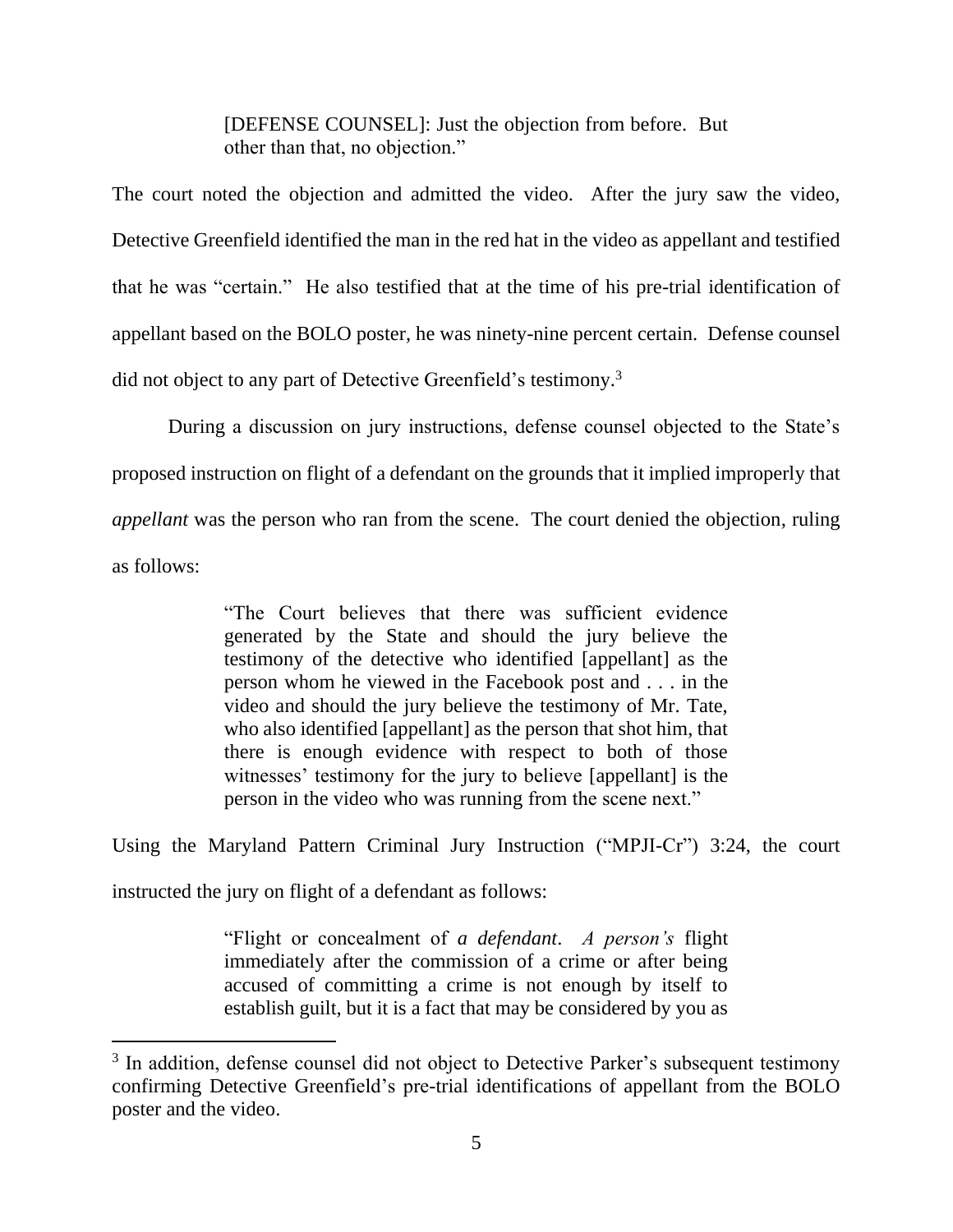evidence of guilt. Flight under these circumstances may be motivated by a variety of factors, some of which are fully consistent with innocence. You must first decide whether there is evidence of flight. If you decide there is evidence of flight you then must decide whether this flight shows a consciousness of guilt."

Shortly afterwards, the court instructed the jury, "The burden is on the State to prove

beyond a reasonable doubt that the offense was committed *and that the Defendant was the* 

*person who committed it*." After the court gave these instructions, defense counsel renewed

her objection.

During closing arguments, the State characterized Detective Greenfield's

identification of appellant as follows:

"If it weren't for the work of the detectives in this case this could easily be an unsolved attempted murder but they immediately identified and were able to recover the relevant surveillance footage . . . [Detective Parker] put together the attempt to identify flyer and when he sent it out to individuals who might be familiar with the area through the normal police department process[,] Detective Greenfield, who had a deep familiarity with the area, individuals associated with the area and organizations associated with the area through his role as an intel officer . . . *identified the person in the surveillance footage that shot the victim as [appellant].*"

Defense counsel did not object to this statement.

Appellant was convicted and sentenced as above, and this timely appeal followed.

II.

Before this Court, appellant presents three arguments for our consideration. First,

he argues that the trial court erred in allowing Detective Greenfield to identify the man in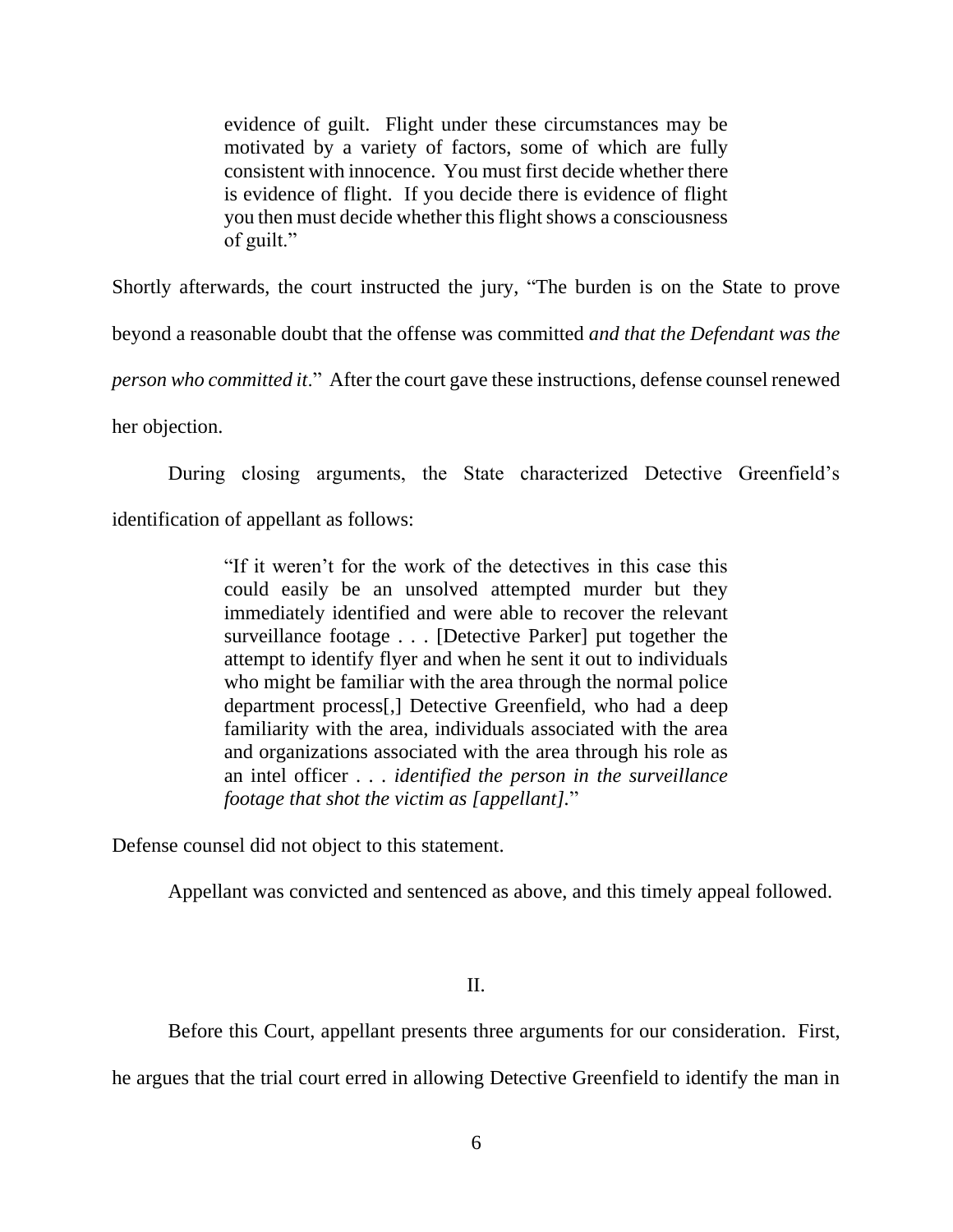the restaurant surveillance video as appellant because Detective Greenfield did not have enough personal familiarity with appellant to offer lay opinion testimony as to appellant's identity. Because Detective Greenfield's testimony was "paramount" to the State's case by linking appellant to the shooting, appellant contends that admitting this evidence was not harmless.

Second, appellant argues that the court erred in instructing the jury on flight, maintaining that it is error to so instruct where the assailant and the person who fled were indisputably the same person and where the only issue was that person's identity. Citing California and Massachusetts cases, appellant essentially asks this Court to hold that it is *per se* improper for a trial court to instruct on flight of a defendant when the only issue in the case is the identity of the person who committed the crime. At trial, appellant's defense was that he was not the person who shot Mr. Tate. He maintains that the flight instruction was improper and prejudicial because the sole issue was the identity of the assailant and the instruction—which referred to "flight or concealment of a defendant"—implied necessarily that appellant was the assailant. He concludes that there was no evidence that appellant was the person who fled the scene and hence that by giving the instruction, the court implied that appellant was the one who ran from the scene and was the assailant. In sum, he concludes that the flight evidence was irrelevant to the jury's determination of identity, improper, and misleading.

Third, appellant argues that the State's closing arguments contained facts not in evidence and warrant plain error review. Appellant maintains that the State asserted that Detective Greenfield identified appellant as the assailant. In appellant's view, this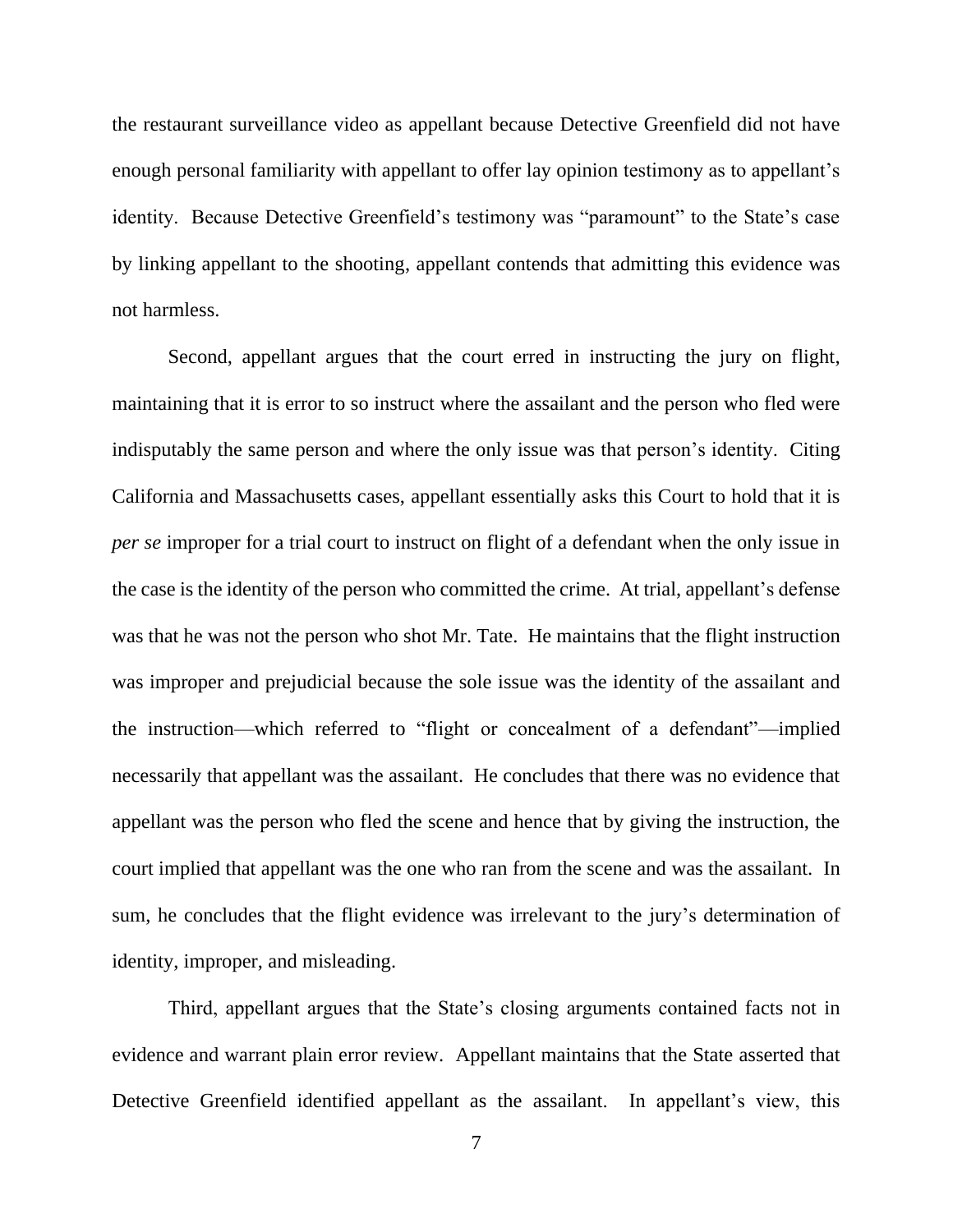contradicts directly the scope of Detective Greenfield's testimony established by the trial court, which was that he could testify only that appellant was the person in the restaurant surveillance video, not that he was the assailant. Appellant argues that the State's characterization of Detective Greenfield's testimony was highly prejudicial and warrants review by this Court even though appellant did not object. Appellant concedes, as he must, that no objection was made at trial but maintains that the error is plain error, warranting this Court's consideration.

In response, the State argues first that appellant did not preserve his claim that Detective Greenfield was not familiar enough with appellant to identify him. The State maintains that defense counsel objected only to the admission of the photo and the restaurant surveillance video showing the man in the red hat, not to Detective Greenfield's identification of the man in the red hat as appellant. The State argues further that, if the claim is preserved, the trial court did not err in admitting the testimony because Detective Greenfield's familiarity with appellant through social media accounts and brief in-person interactions was enough for him to offer lay opinion testimony as to appellant's identity.

Second, the State argues that the court did not err in instructing the jury on flight and that the instruction was proper. The State maintains that the instruction in this case which did not reference "the defendant"—gives no reason to believe that the jurors would have thought that the trial court was telling them that appellant was the person fleeing. Instead, the State argues, it is more reasonable to infer that the jurors used their common sense and understood this instruction to mean that *if* the person fleeing was appellant, then they could consider flight as evidence of guilt. The State maintains that it presented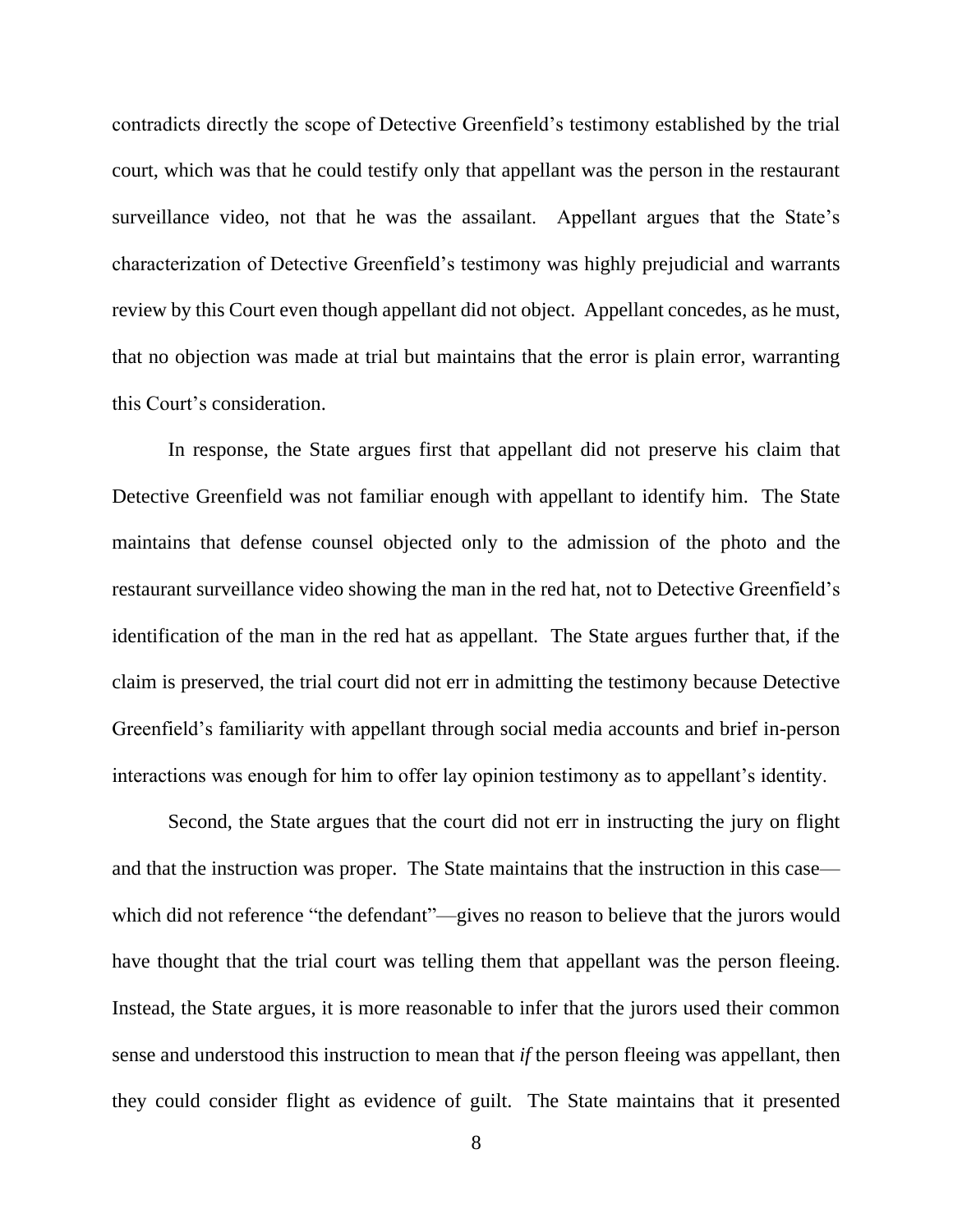sufficient evidence to suggest that appellant was the assailant who fled the scene after shooting Mr. Tate. The State argues that the wording of the instruction—"*a* defendant" instead of "*the* defendant"—did not imply that appellant was the assailant and that the instruction did not direct the jury to infer appellant's guilt. In addition, at oral argument, the State argued that appellant did not concede at trial that the only issue was identification and that the flight instruction and consciousness of guilt inference went to the state of mind of appellant. The State maintained that appellant might have suggested a self-defense argument or hot-blooded response argument and that flight was indeed relevant.

As to the closing argument, the State argues that any issue was not preserved and does not warrant plain error review. The State acknowledges that its statement about Detective Greenfield's testimony could be ambiguous because it did not specify that Detective Greenfield identified appellant as the man in the restaurant video and not as the assailant in the Dollar Shop video. The State maintains that the statement was meant to tie Detective Greenfield's identification to the identity of the assailant and at most violated "the spirit" of the trial court's ruling on appellant's motion *in limine* regarding that testimony. The State argues, however, that the error is not egregious enough to warrant plain error review and is not preserved for review because defense counsel failed to object.

### III.

We begin with appellant's first and third issues and hold that appellant failed to preserve the identity and closing argument issues for our review. As to the first issue concerning identity, defense counsel failed to object specifically to Detective Greenfield's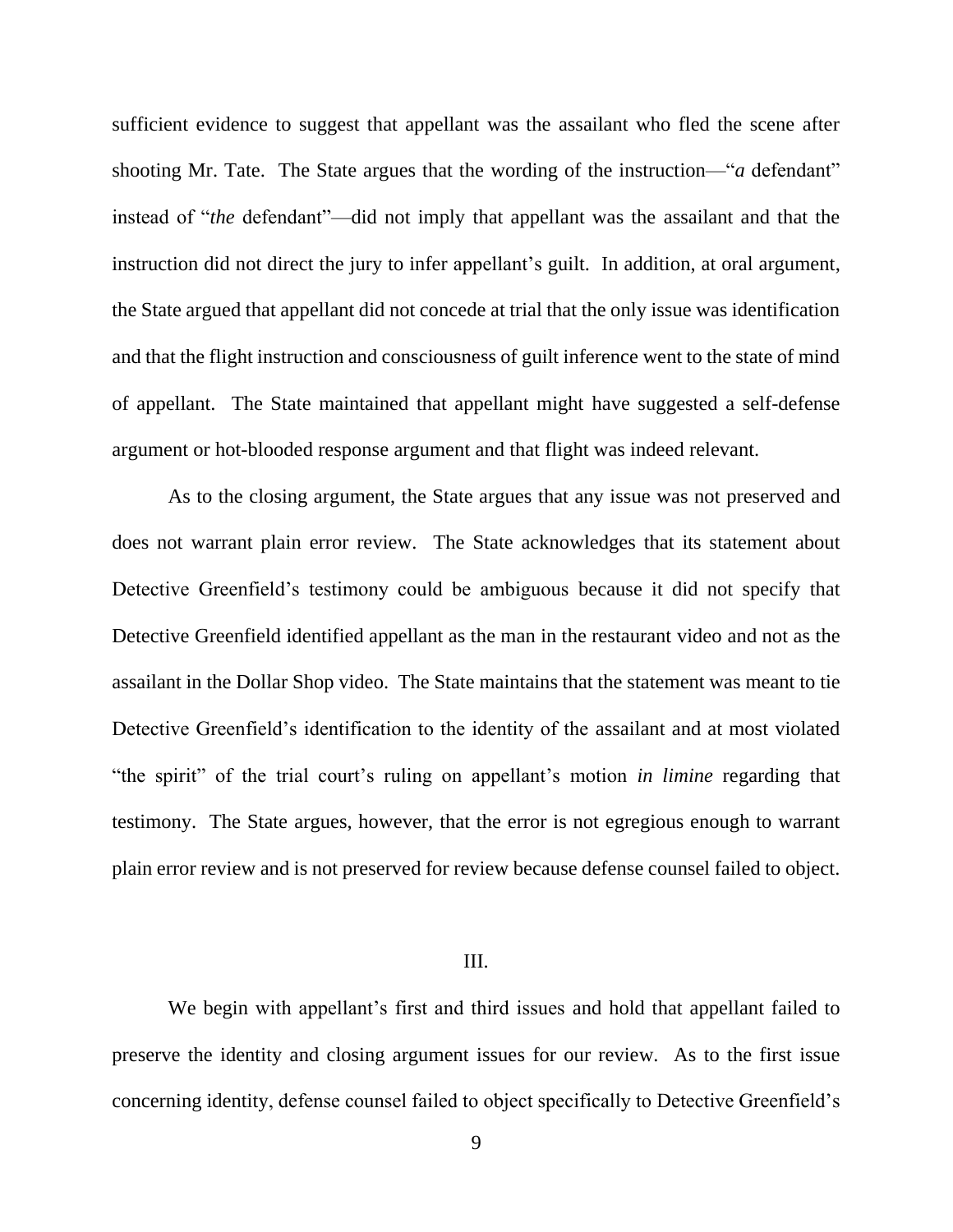testimony regarding the identity of the man in the photo and surveillance video. Md. Rule 4-323 requires that a party object to the admission of evidence at the time the evidence is offered; otherwise, the objection is waived. *See Hyman v. State*, 4 Md. App. 636, 642, 244 A.2d 616, 619 (1968) ("[T]o preserve an issue on appeal in regard to the admissibility of evidence, there must be an objection made to the question eliciting the allegedly objectionable answer[.]").

The general rule in Maryland is that even though a party files a motion *in limine* and the court denies that motion, a contemporaneous objection is nonetheless required to preserve that claim for appeal. *See Klauenberg v. State*, 355 Md. 528, 539, 735 A.2d 1061, 1067 (1999) (holding that "when a motion *in limine* to exclude evidence is denied, the issue of admissibility of the evidence that was the subject of the motion is not preserved for appellate review unless a contemporaneous objection is made at the time the evidence is later introduced at trial"); *Wise v. State*, 243 Md. App. 257, 275, 220 A.3d 341, 352 (2019). The exception to the general rule for a contemporaneous objection is when it is apparent that any further ruling would be unfavorable, *i.e.*, an objection would be futile. *See Johnson v. State*, 325 Md. 511, 515, 601 A.2d 1093, 1094 (1992).

At trial, appellant objected to the admission of the still photo and the surveillance video during Detective Greenfield's testimony but not to his testimony identifying appellant from these exhibits. Without such contemporaneous objection and without any indication that an objection would have been futile, appellant has not preserved his appellate claim to Detective Greenfield's identification testimony.

As to the issue of closing argument, appellant concedes that he did not object and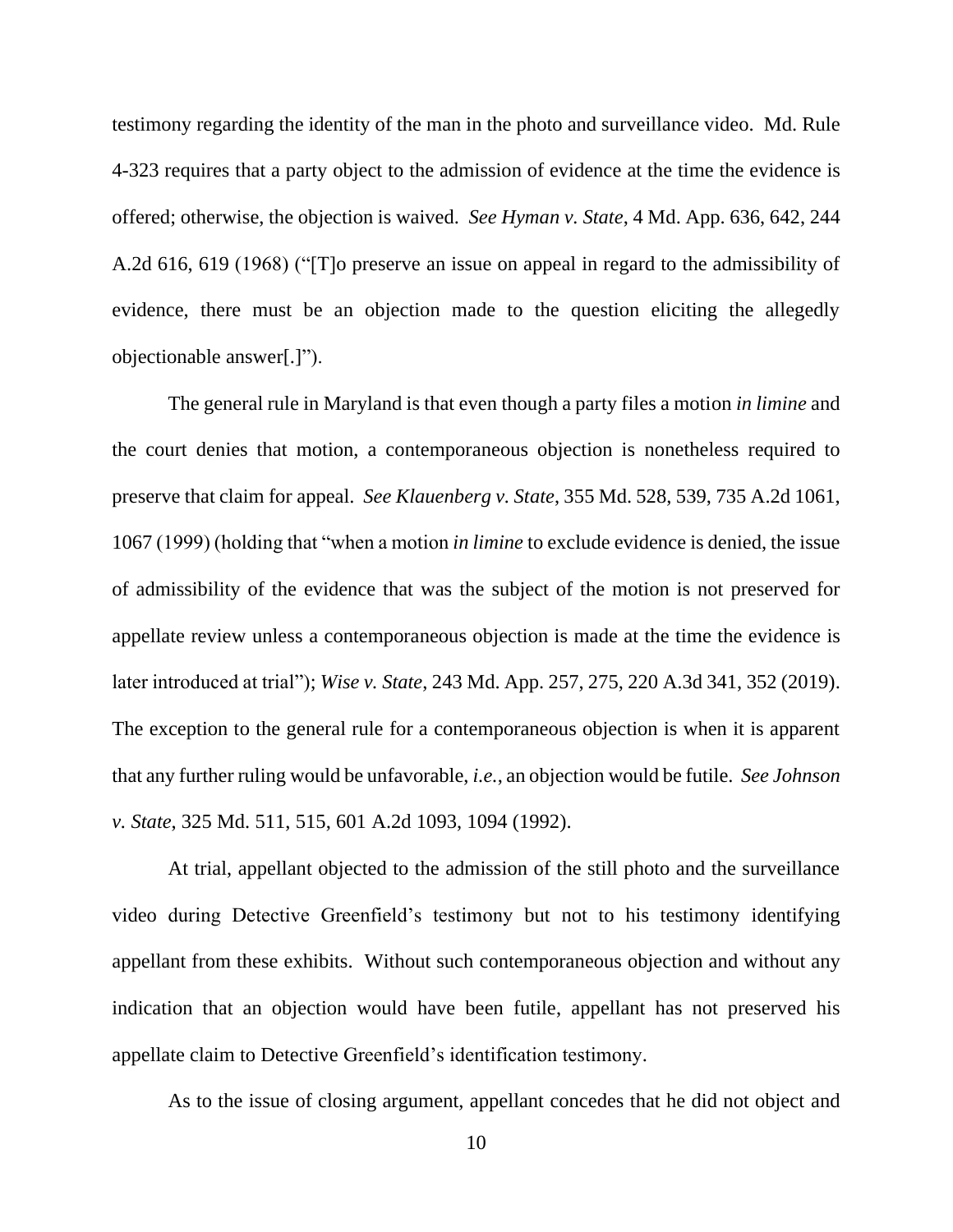asks for plain error review. Although this Court has discretion to review unpreserved errors pursuant to Md. Rule 8-131(a), appellate courts exercise that discretion rarely because fairness and judicial efficiency require ordinarily that all challenges to a trial court's ruling should be presented first to the trial court. *Ray v. State*, 435 Md. 1, 23, 76 A.3d 1143, 1155 (2013). Plain error is "error which vitally affects a defendant's right to a fair and impartial trial." *State v. Daughton*, 321 Md. 206, 211, 582 A.2d 521, 523 (1990). Plain error review is reserved for those errors that are "compelling, extraordinary, exceptional or fundamental to assure the defendant a fair trial." *State v. Hutchinson*, 287 Md. 198, 203, 411 A.2d 1035, 1038 (1980). An appellate court's "exercise of discretion to engage in plain error review is 'rare.'" *Yates v. State*, 429 Md. 112, 131, 55 A.3d 25, 36 (2012); *see* Md. Rule 8-131(a). As Maryland courts have oft-iterated, granting plain error review "1) always has been, 2) still is, and 3) will continue to be a rare, rare phenomenon." *Morris v. State*, 153 Md. App. 480, 507, 837 A.2d 248, 264 (2003).

There is no reason for us to exercise our discretion because the trial court's failure to *sua sponte* interject itself into the prosecutor's closing argument was not a "compelling, extraordinary, exceptional or fundamental" error and did not deprive appellant of a fair trial. Certainly, any alleged error was not clear and obvious. In short, we are not persuaded that plain error review is warranted in this case. We have refused to invoke plain error even where counsel makes a claim unsubstantiated by the evidence in closing arguments. *See Rubin v. State*, 325 Md. 552, 587–89, 602 A.2d 677, 694–95 (1992) (holding that the State's "unobjected-to, improper" closing argument that included an unsupported claim that the defendant tried to poison somebody—a crime for which she was not on trial—did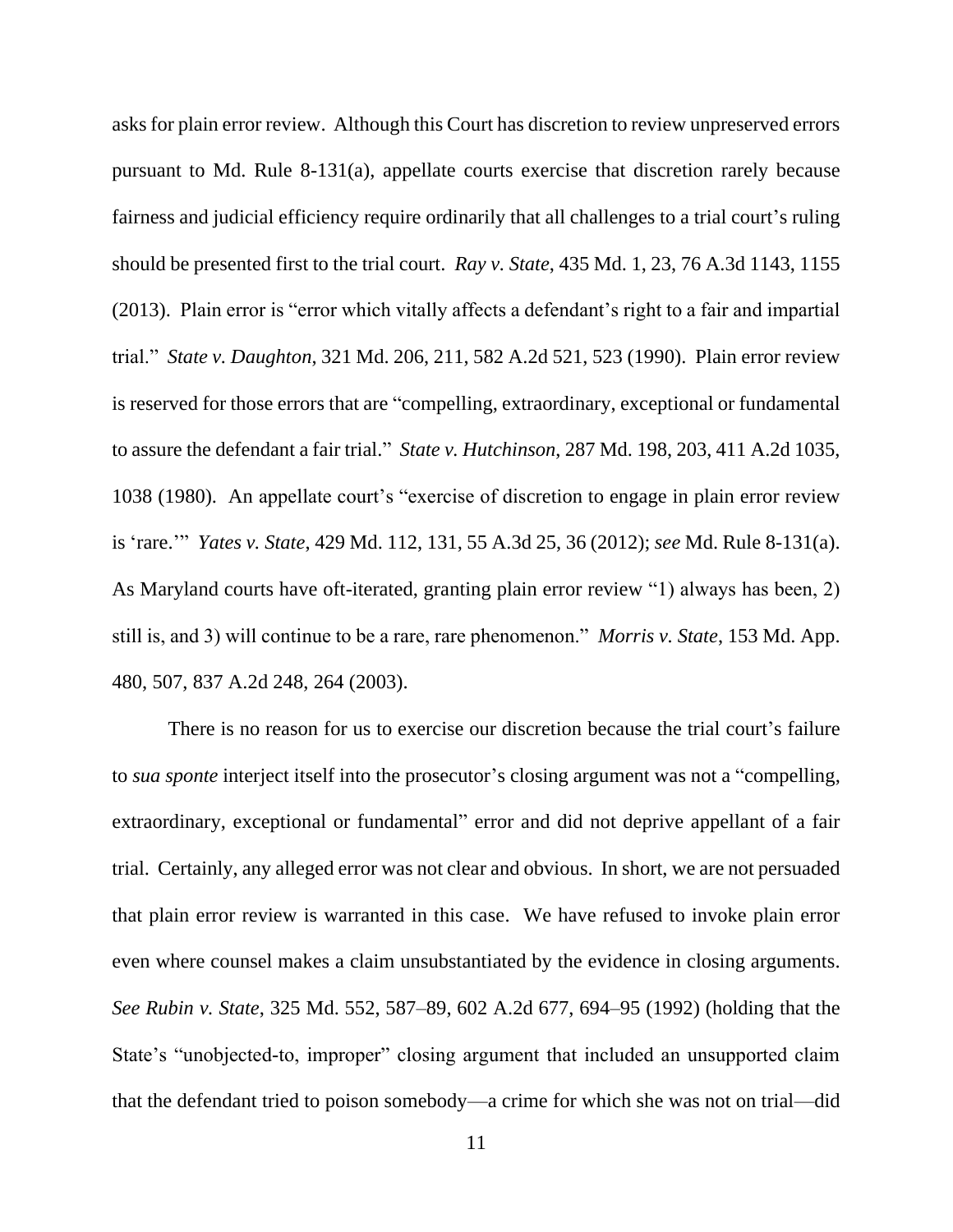not deprive the defendant of a fair trial because of "overwhelming proof of guilt" and thus did not warrant plain error review). Even if the State's argument was inaccurate, the trial court cured this problem by instructing the jury correctly that closing arguments are not evidence.

We turn to the instruction on flight. Md. Rule 4-325(c) provides that a trial court "may, and at the request of any party shall, instruct the jury as to the applicable law and the extent to which the instructions are binding." The Rule requires the trial court to give a requested instruction when "(1) the instruction is a correct statement of law; (2) the instruction is applicable to the facts of the case; and (3) the content of the instruction was not fairly covered elsewhere in instructions actually given." *Dickey v. State*, 404 Md. 187, 197–98, 946 A.2d 444, 450 (2008). We review a trial court's decision to give a particular jury instruction for abuse of discretion. *Smith v. State*, 403 Md. 659, 663, 944 A.2d 505, 507 (2008). We will not reverse unless we determine that the instruction was "ambiguous, misleading or confusing" or otherwise does not "fairly cover[]" the applicable law. *Id.*

We hold that the court did not abuse its discretion or err in instructing the jury on flight. Maryland courts have upheld consistently the propriety of a flight instruction and have approved the MPJI-Cr on flight, the exact instruction the trial court used in this case. *See, e.g.*, *Thompson v. State*, 393 Md. 291, 901 A.2d 208 (2006) (and cases cited therein). And no Maryland court has held that where identity is the sole issue in the case, a flight instruction is improper or prejudicial.<sup>4</sup>

<sup>4</sup> It may well be that identity was not the *sole* issue in the case. Then, even in Massachusetts the instruction would have been proper.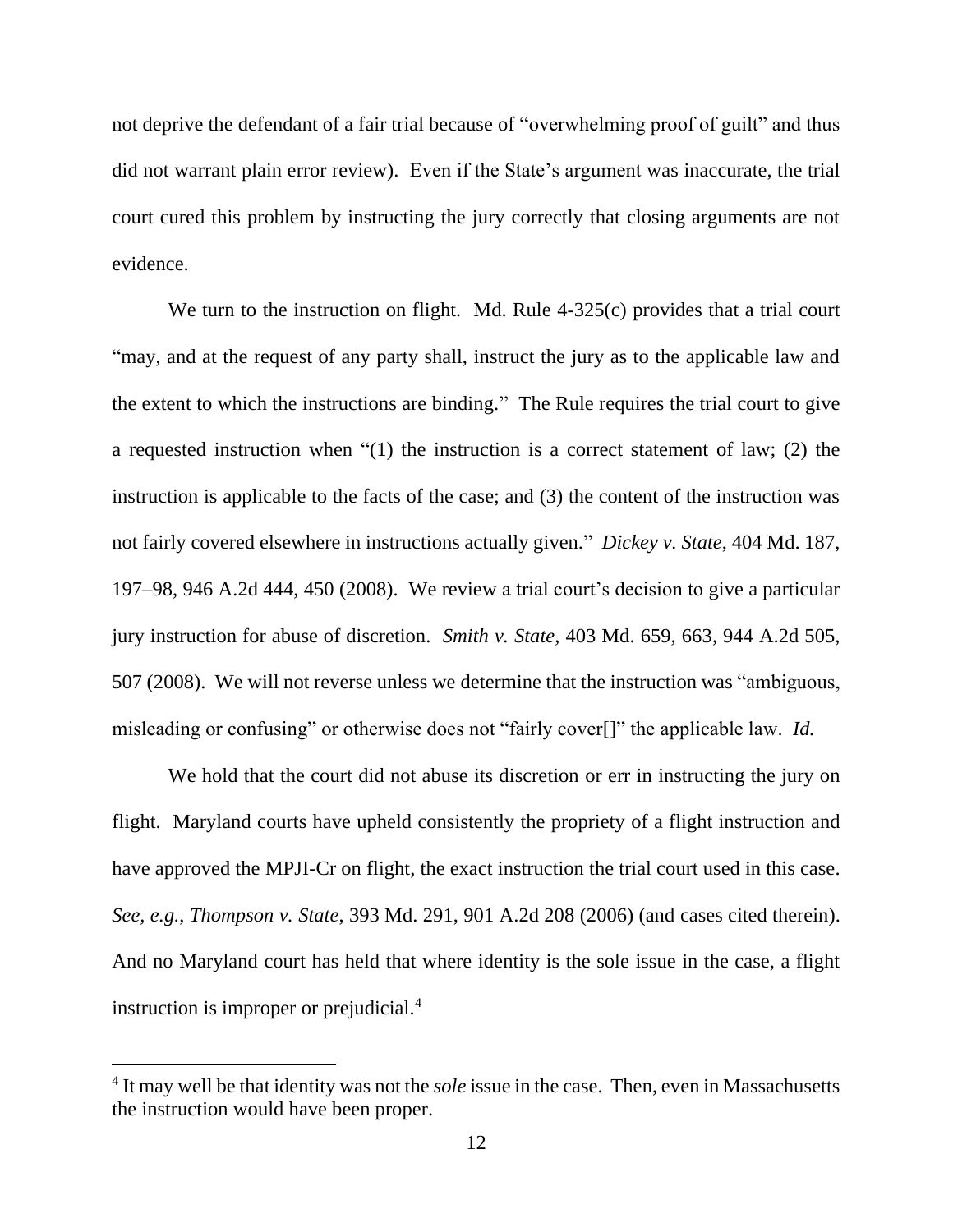Writing for the Court of Appeals, Judge Lynne Battaglia in *Thompson* examined cases related to the propriety of a flight instruction in our sister states and categorically rejected a *per se* exclusion of the instruction. Electing to remain within the majority view nationally, the Court explained as follows:

> "We have consistently held that although '[f]light by itself is not sufficient to establish the guilt of the defendant,' it 'is a factor that may be considered in determining guilt.' Moreover, we have noted that flight may be indicative of a consciousness of guilt by the defendant. Concomitantly, we have recognized that a defendant's flight may be motivated by reasons unconnected to the offense at issue in the case and that the determination as to the motivation for flight is properly entrusted to the jury. Thus, based on the foregoing cases, the instruction is substantively accurate with respect to the law of the State of Maryland on flight. We have consistently upheld the propriety of flight instructions."

*Id.* at 303–04, 901 A.2d at 215 (citations omitted). Although the particular issue of identity as the sole issue in the case was not before the *Thompson* court, the Court's reasoning is applicable. *Thompson* does not stand for the proposition that a flight instruction, when identity is the sole issue, is categorically impermissible; if the Court thought that to be the case, it could have said so, and it did not.

Appellant relies primarily on California and Massachusetts cases. In *Commonwealth v. Bastaldo*, 32 N.E.3d 873, 888 (Mass. 2015), the Supreme Judicial Court of Massachusetts summarized the issue of instructing a jury on flight of a defendant where identity is at issue as follows:

> "An instruction on consciousness of guilt is appropriate where the jury may draw an inference of guilt from evidence of flight, concealment, or similar acts . . . A defendant's flight is often considered classic evidence of consciousness of guilt. The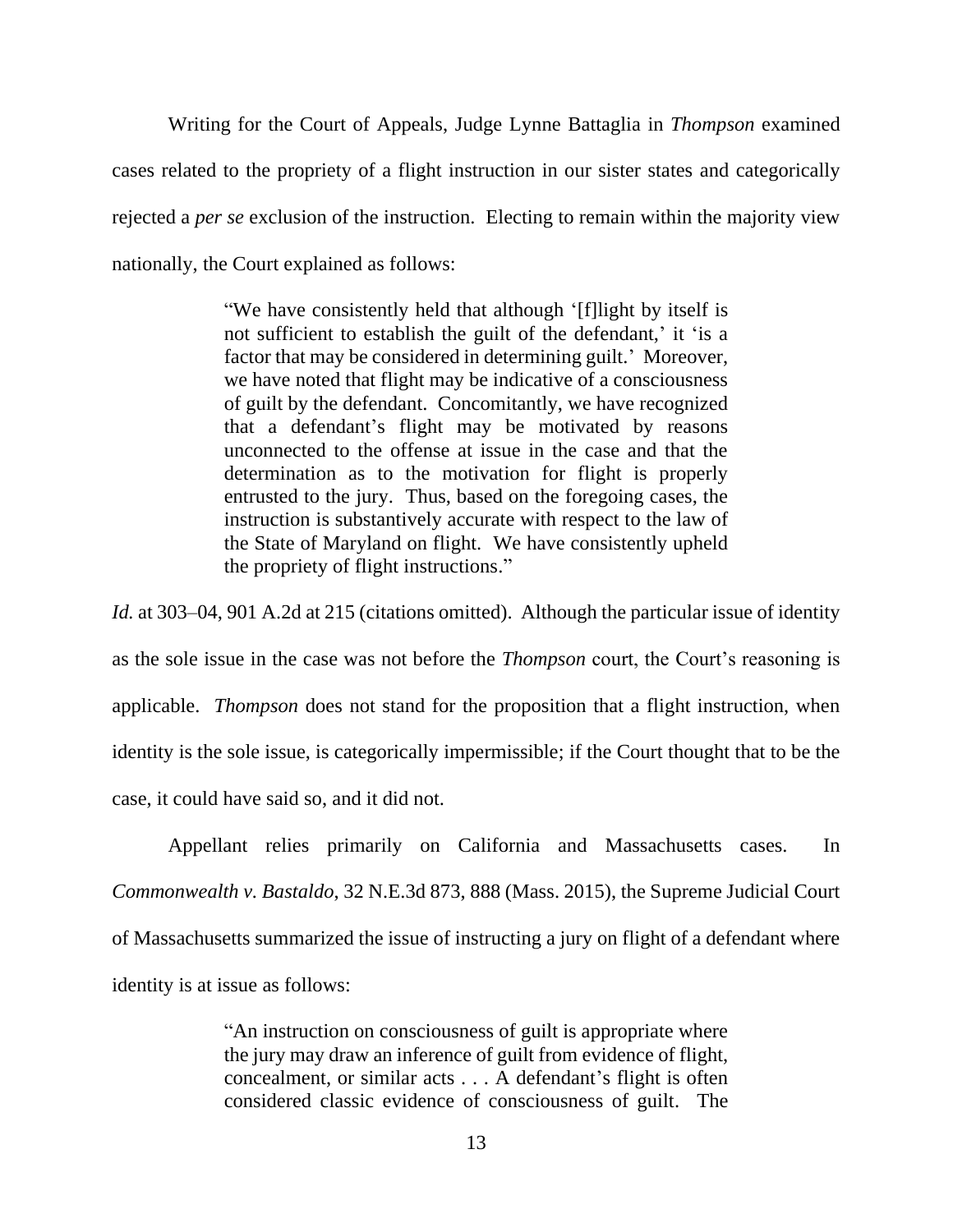inference of guilt may be drawn in part from the premise that a person flees because he feels guilt concerning that act and the person feels guilt concerning the act because he committed that act.

In contrast, *a consciousness of guilt instruction regarding flight is generally inappropriate where there is no dispute that the crime was committed by the person fleeing from the crime scene, and the only contested issue is the identification of the defendant as the fleeing offender*. Under these circumstances, if the jury finds that it was the defendant who fled, the jury will find him guilty, not because flight evidences consciousness of guilt but because flight reveals the defendant to be the assailant. In these circumstances, a consciousness of guilt instruction would provide no relevant guidance to the jury but would *pose the risk that the jury might think the judge was suggesting that the defendant was the person who fled and therefore the person who committed the crime*."

(Emphasis added) (internal citations and quotation marks omitted). In an earlier case, the

Appeals Court of Massachusetts observed that where "[t]here was no issue at trial . . . whether the incident had actually occurred or whether what had occurred was a crime, ... [t]he instruction, . . . given the posture of the case, was inapposite." *Commonwealth v. Groce*, 517 N.E.2d 1297, 1300 (Mass. App. Ct. 1988). The court in *Groce* expressed concern with the trial court's use of the phrase "the defendant's conduct" and concluded that the trial court, despite efforts to the contrary, could have led the jury to believe that the defendant was the person who fled the scene of the crime. *Id.* at 1300 n.1. In contrast, in *Bastaldo*, 32 N.E.3d at 889–90, the court held that the trial court erred in giving the consciousness-of-guilt instruction but that the error was not prejudicial because (1) there was evidence independent of the defendant's identity that linked him to the crime and (2) the trial court instructed the jury in a way that made it clear that the court was not deciding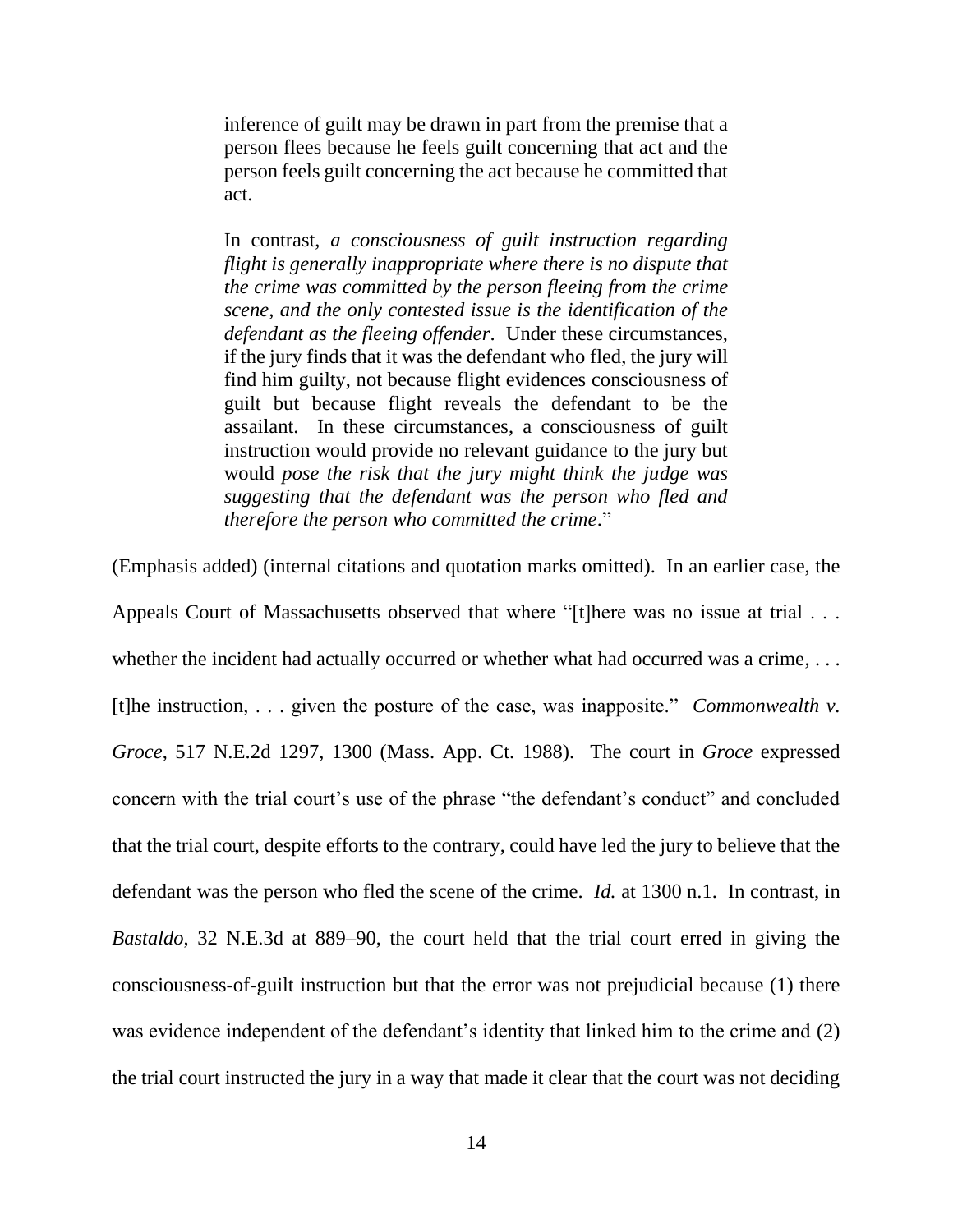the issue of identity. The Supreme Judicial Court of Massachusetts reached a similar conclusion in *Commonwealth v. Pina*, 717 N.E.2d 1005, 1011 (Mass. 1999), stating that "[i]t would have been best had the judge not given the consciousness of guilt charge," but unlike in *Groce*, the court found any error harmless because the trial court "took additional steps to stress to the jury that . . . [it] was not commenting on the evidence or implying that the defendant was the shooter."

The propriety of a flight instruction in relation to identity issues has been raised in over one hundred cases in California—some approved for publication and others not so. The bottom line, as set out by the Supreme Court of California in *People v. Avila*, 208 P.3d 634, 662 (Cal. 2009), is that "a flight instruction does not create an unconstitutional permissive inference *or lessen the prosecutor's burden of proof, and is proper even when identity is at issue.*" (Emphasis added). *See also People v. Mason*, 802 P.2d 950 (Cal. 1991).

In *Thomas v. State*, 372 Md. 342, 352, 812 A.2d 1050, 1056 (2002), the Court of Appeals adopted a four-part inference test that must be satisfied before a trial court may instruct on flight:

> "[Inferences] (1) from the defendant's behavior to flight; (2) from flight to consciousness of guilt; (3) from consciousness of guilt to consciousness of guilt concerning the crime charged; and (4) from consciousness of guilt concerning the crime charged to actual guilt of the crime charged."

In his brief, appellant contends that "the evidence did not satisfy the first necessary inference, which requires that the conduct of the *defendant* indicated flight." To satisfy that *Thomas* factor, the State need only produce some evidence that the criminal actor fled.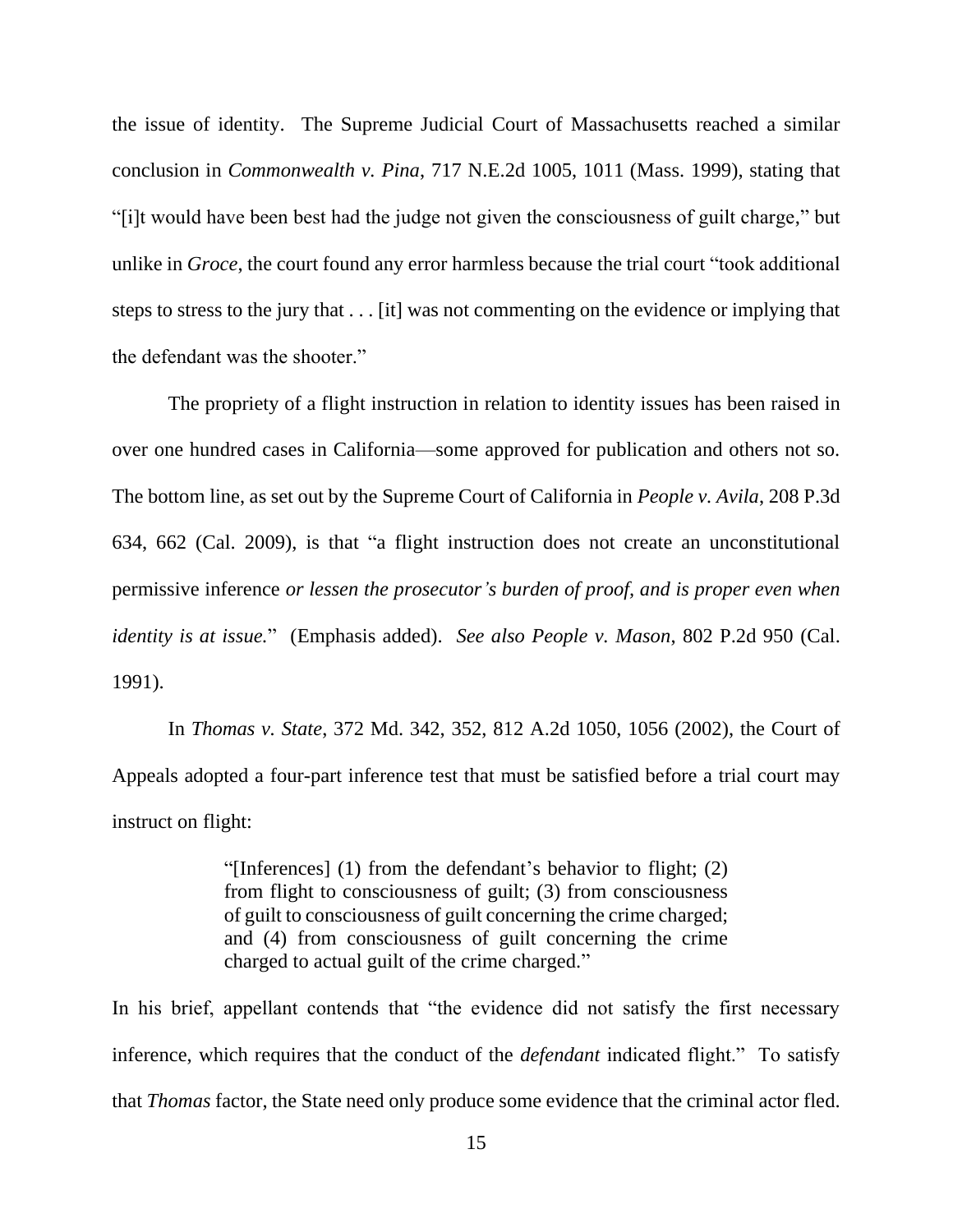The State satisfied that factor by producing evidence that the criminal actor—the shooter fled the scene. No Maryland court has held that a flight instruction is *per se* inappropriate when the sole issue at trial is the identity of the criminal actor. We will not do so here. It is not the law in Maryland that a flight instruction is categorically impermissible when identity is the sole issue at trial. We are not persuaded to adopt the approach of Massachusetts.

The trial court, using MPJI-Cr 3:24, stated correctly the law regarding flight and consciousness of guilt. The instruction, which referred to flight of "*a defendant*" and not "the defendant," did not imply to the jury that the court believed that appellant was the assailant. Unlike in *Groce*, 517 N.E.2d at 1300 n.1, the court avoided telling the jury that the issue of identity was settled. As the State argues, it is reasonable to infer that the jury was aware of one of the most fundamental distinctions in the English language—between "a" person or thing and "the" person or thing. We agree with the State that if the jury had concluded that appellant was *not* the person in the surveillance video, it would not have then concluded that he must be guilty because *someone* fled the scene.

In addition, immediately following the instruction, the court reminded the jury that the State had the ultimate burden of proving that appellant was the assailant. The court instructed the jury that the burden was on the State to prove that "the offense was committed and the Defendant was the person who committed it." The court also told the jury that it was not required to draw an inference of guilt; the court said that "[a] person's flight immediately after the commission of a crime . . . is not enough by itself to establish guilt, but it is a fact that may be considered by you as evidence of guilt." The court further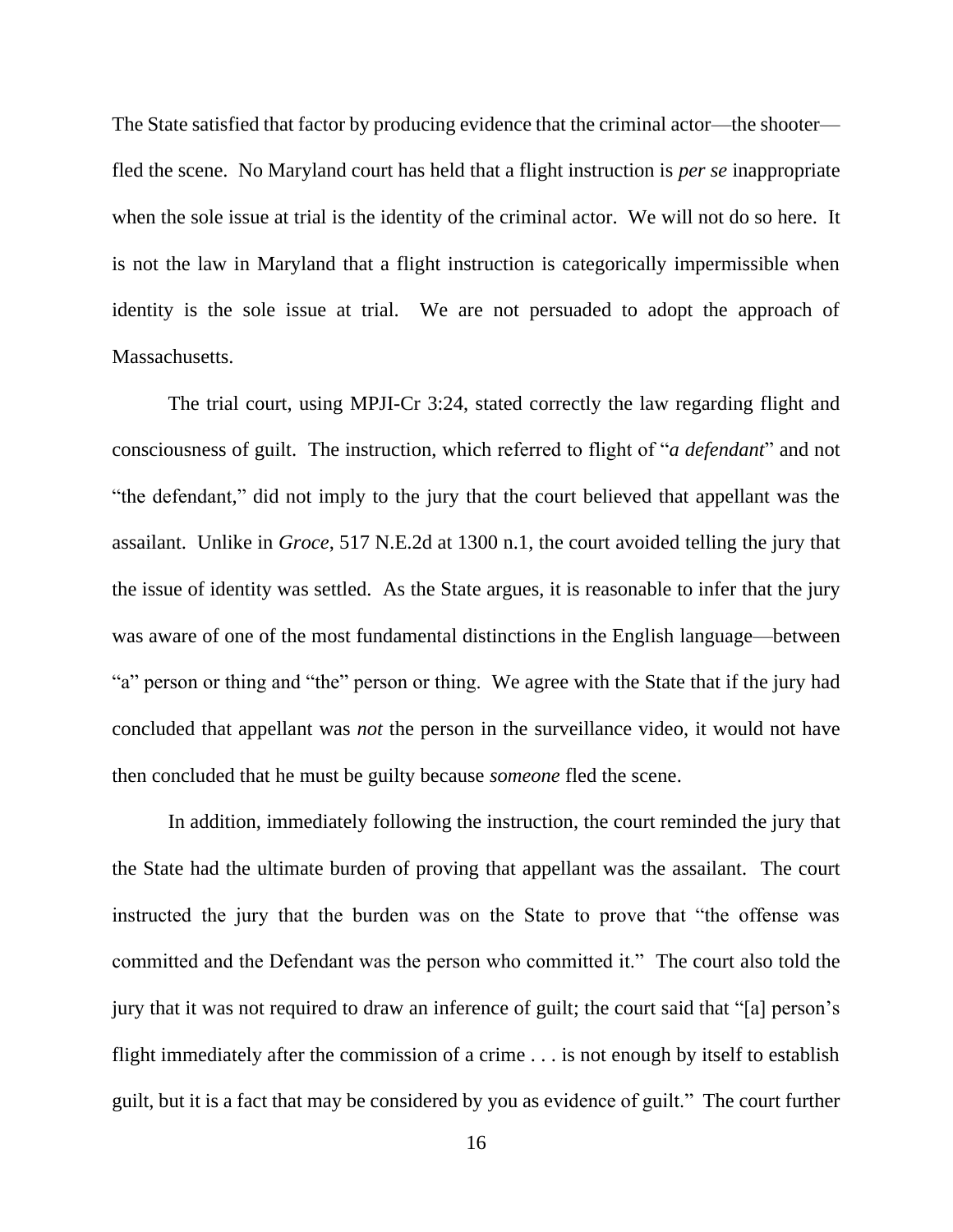instructed the jury not to draw any conclusions "about my views of the case." Viewing the instructions as a whole and the evidence in the case, we hold that the trial court did not err in instructing the jury on flight.

# **JUDGMENTS OF THE CIRCUIT COURT FOR BALTIMORE CITY AFFIRMED. COSTS TO BE PAID BY APPELLANT.**